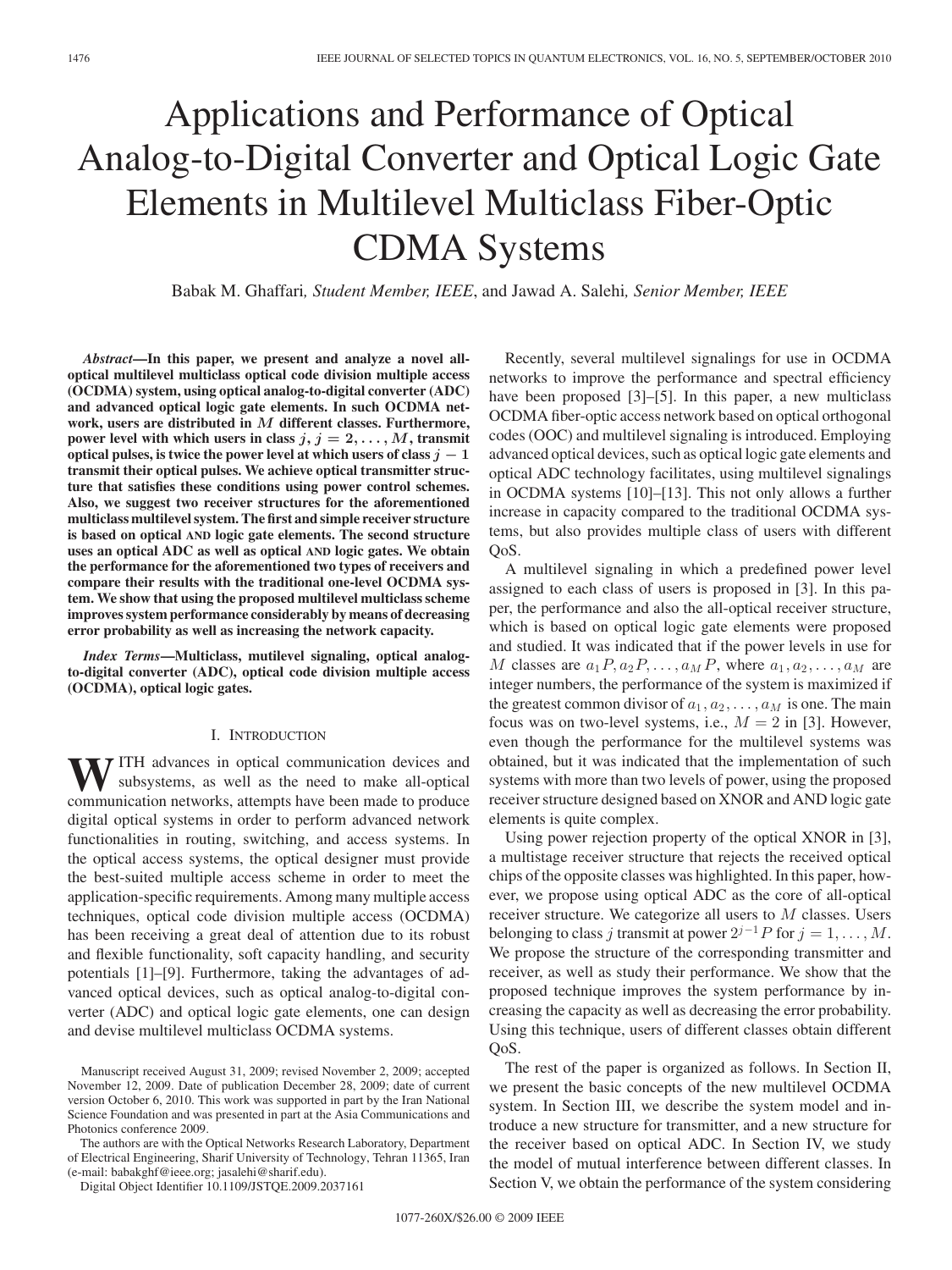the generalized form of OOCs. In Section VI, we present the results and some discussions. Section VII concludes the paper.

## II. BASIC CONCEPTS

In a typical OCDMA system, investigating the effect of its multiple access interference, is directly related to the entanglement of some binary "0" and "1" pulses on each other. For the best receiver structures, in OCDMA systems, i.e., AND logic gate and chip-level detector structures, one hit or more from undesired users chips can flip a "0" chip to a "1" chip, erroneously. As a consequence in these receiver structures with OOK signaling only, a flip from chip "0" to chip "1" can occur. We propose and study a novel multilevel technique for OCDMA systems in [3], where we categorize all users into different classes. Users belonging to each class transmit at a specified power level. In this paper, however, we introduce a new set of power-level assignment scheme that helps to simplify the detection of the desired signal in an OCDMA system. We study and investigate the effect of such a multilevel signaling from OCDMA point of view. We note that by assigning different power levels to various classes of users, then the effect of multiaccess interference (MAI), substantially differs from the traditional one-level OCDMA multiple access systems. In particular in [3], it is shown that with a multilevel signaling and proper receiver structures, receivers belonging to one class of level (power) can eliminate the MAI of other classes, considerably. Hence, with this perspective, interclass interference and intraclass interference have two different effects. As we discuss in [3], in the ideal case, ignoring the complexity of the receiver structure, one can ideally eliminate interclass interference to almost zero. This implicates that various classes have no interference on each other. Hence, in this case, for a system with  $M$  classes, the capacity can be M times higher than the capacity of a one-level single-class OCDMA system. The main receiver structure proposed in [3] is based on optical logic gate elements, such as XNOR and AND gates. Furthermore, we show that the proposed structure is simple and operates well for a two-level system, while for M-level  $M > 2$  systems, the receiver structure can prove to become extremely complex and complicated from implementation point of view. In this paper, we propose an alternative receiver structure based on optical ADC for two purposes. First, ADC operates extremely well for a multilevel system with  $M > 2$ , and second ADC rejects the interclass interference as we elaborate and reason in the following.

Assume that we have two classes of users. Users of class 1 transmit at power level  $P$  and users of class 2 transmit at power level 2P. We consider a chip-synchronous case and an additive optical channel. In the following, we show that using an ADC in the receiver structure, no class 2 user may make interference on a class 1 user. One can consider that if we have one class 1 user transmitting bit  $d_0$  and  $I_2$  class 2 users simultaneously hitting on one marked chip of the desired class 1 user, then the received power level due to the interfered chip is as follows:

$$
P_r = d_0 P + 2 \sum_{j=1}^{I_2} b_j P \tag{1}
$$

Input Power **Output Bits** LSB  $\boldsymbol{0}$  $00...000$ 31  $\boldsymbol{P}$  $00...001$ Optical  $2P$ .010  $00$  . **ADC**  $3P$  $00...011$  $4\mathcal{P}$  $00\dots100$ **MSE** 

Fig. 1. Output–input relation of ADC.

where  $b_j$  denotes the data bit of the *j*th interfering user from class 2. The linear gain at the receiver is set such that the received signals with power level  $P$  is mapped on the LSB of ADC. In this case, the relation between the input power level and output bits generated by ADC can be depicted as in Fig. 1. Hence, when the optical pulse with power level as defined in (1) is applied to ADC, the LSB is equivalent to  $d_0$ , since the second term of  $(1)$  is always an even multiple of  $P$ . This implies that  $b_i, j = 1, \ldots, I_2$ , due to MAI of class 2 users do not affect on the output LSB of ADC. In other words, the hits form undesired users from class 2 cannot make any interference on the desired class 1 marked chip. In this case, we do not have interclass interference from the higher class users on the lower class users.

On the other hand, we need to study the intraclass interference effect for class 1 users. Again, if we let  $d_0$  denote the bit information of the desired user and  $d_i$ ,  $j = 1, \ldots, I_1$ , the bit information due to class 1 interference users that hit on the desired marked chip, the received power of the desired marked chip is as follows:

$$
P_r = d_0 P + \sum_{j=1}^{I_1} d_j P = d_0 P + D_{I_1} P.
$$
 (2)

One can check that if  $D_{I_1}$  is an even number, it does not affect the LSB, but if it is an odd number, then it causes interference on the desired chip, since it may convert the LSB from "0" to "1" or from "1" to "0" depending on the bit information  $d_0$ . In this case, if  $d_0 = 0$ , then receiver detects the marked chip as "1" erroneously and *vice versa*. But if  $D_{I_1}$  is an even number  $2K$ , it does not change  $d_0$ . We can explain this effect as follows: when two ON or pulsed chips from two class 1 interfering users simultaneously hit on a desired marked chip, then they form a single ON chip that can be considered as an interfering chip belonging to class 2. Hence, it does not affect class 1 desired chip as we described earlier. In the generalized case, when we have  $2K$  ON class 1 interfering chips each with power level  $P$ , then they are equivalent to  $K$  ON chips each with power level 2P, hence there would be no interference on the hit marked chip of class 1 desired user. On the other hand, for odd values of  $D_{I_1}$ , if we have  $2K + 1$  ON class 1 interfering chips, it is then like K class 2 users and one class 1 interfering user that can cause chip pulse conversion at the output of ADC.

In the following, we consider that the desired user is a class 2 user with power level 2P. The intraclass interference in this case is same as we explained for class 1 users. However, the effect

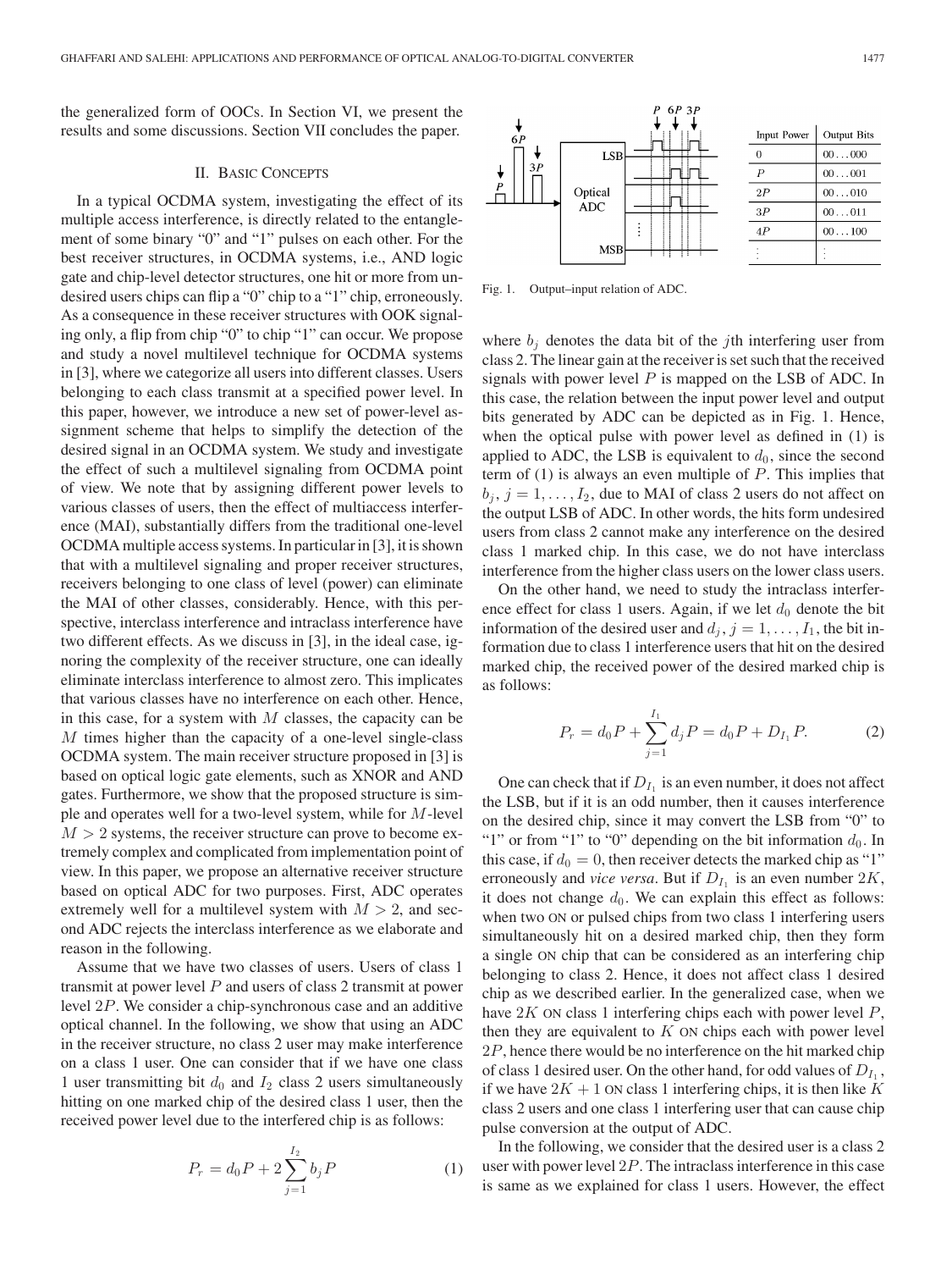

Fig. 2. ADC operation for a two-class two-level OCDMA system.

of interclass interference form class 1 on class 2 differs from the effect of class 2 on class 1 users. One can check that two simultaneous hit from the lower class users with power level P is equivalent to one hit with power level  $2P$ , and hence, it can be considered as an interference from class 2. In this case, one can observe that in the special cases, lower class users can make interference on the higher class desired user mark chips.

Fig. 2 shows a simple example of the operation of ADC in a two-class two-level OCDMA system. A class 1 user with power level *P* and a class 2 user with power level 2*P* are present. The summation of both users' corresponding codes enters to the ADC. Such pulses with power level *P* are mapped on the first bit of ADC. In this case, ADC separates chip stream belonging to class 1 and class 2 users on its first and second output bits, respectively.

In Section IV, we present a mathematical analysis that provides the probability of interclass and intraclass interference for the general multilevel systems. In this general form, we have M classes and users belonging to class  $j, j = 1, \ldots, M$ , transmit at power level  $2^{j-1}P$ .

# III. OCDMA MULTILEVEL MULTICLASS SYSTEM **DESCRIPTION**

For our system description, we have  $N + 1$  users, where each user communicates using an associated OOC. In this case, an OOC set with  $N + 1$  codes is needed. We assume the length, the weight, and the crosscorrelation of codes are  $L, w$ , and  $\lambda$ , respectively. We begin by categorizing the users into  $M$  different classes and let  $N_j$  denote the number of users belonging to class j, such that  $\sum_{j=1}^{M} N_j = N + 1$  for  $1 \le j \le M$ .

## *A. Transmitter: All-optical Multilevel Multiclass Encoder*

The optical transmitter we propose is based on a passive star architecture with two level of hierarchies as shown in Fig. 3. A passive optical combiner is assigned to each class in order to combine the signal of each users belonging to the corresponding class. The combined signal is forwarded into a fiber medium through the optical combiner. We need to have the power level of each user's optical pulses belonging to class j be equal to  $2^{j-1}P$ for  $j = 1, \ldots, M$ , where P is the average output power of class 1 users. We assume that a control signal from the downstream performs the power control of the upstream power flow. Several methods have been proposed for power control in passive optical network (PON) upstream [14], [15]. As shown in Fig. 3, all

users' combined optical signal is present at the output fiber within which the power level of optical pulses due to class  $j$  is half of the optical pulses due to class  $j + 1$ . We propose and study two types of receiver structures, obtain their performance, and compare their behavior by evaluating their error probability.

## *B.* AND *Logic Gate Receiver Structure*

Fig. 4 shows a typical receiver structure based on optical AND logic gate element. In this type of receiver, an optical hardlimiter is placed following the amplifier. The optical data stream at the amplifier output is sent to M branches using an optical splitter. We assume that the optical amplifier gain compensates for all losses due to path between transmitter and receiver, and also the loss due to postoptical splitters. In this case, the optical amplifier's gain is set such that the received power of class  $j$ users' chips at the output of the first stage optical splitter is equal to the power of the transmitted chips of the same class, i.e.,  $2^{j-1}P$ .

Each branch with its own *unique* optical hardlimiter is affiliated to a class. We choose the threshold value of optical hardlimiter for class  $j$  users to be equal to the power level of its corresponding class, i.e.,  $2^{j-1}P$ . Therefore, the optical hardlimiter of class  $j$  eliminates optical pulses with power level less than  $2^{j-1}P$ , and also the same hardlimiter clips the optical pulses with power level equal or more than  $2^{j-1}P$ . Following the hardlimiter, we use a second stage optical splitter for each class in order to split the signal of users belonging to the corresponding class. The related OOC decoder for each user consisting of fiber-tapped delay lines is placed at the output of the splitter. The optical AND logic gate element decides on the transmitted bit, i.e., bit "1" is detected if all marked chips are ON, otherwise "0" is detected.

## *C. Optical ADC Receiver Structure With* AND *Logic Gate*

Fig. 5 shows a typical optical ADC receiver structure with AND logic gate. The received optical stream is forwarded to the optical ADC through an optical amplifier with adjustable gain. The gain of this optical amplifier is adjusted in such a way that the power level due to class 1 users, i.e.,  $P$  is mapped on the LSB of ADC. As a consequence and for an ideal case, the output bits of ADC follows the values shown in Fig. 1 versus the input received power. The LSB of ADC is connected to the star coupler of class 1. The next output branch of ADC is assigned to class 2, etc., as shown in Fig. 5. The output of the OOC decoder, which counts the number of ON marked chips is compared to a threshold TH.

In this receiver structure, we use the optical ADC to distinguish the optical signal of each class. Users of class 1 take the optical chip stream on the LSB of ADC. Likewise, class  $j$  users take the data stream on the jth branch of the ADC output port. Due to intrinsic property of ADC, two kinds of error may occur on the marked chips. Just like the conventional OCDMA systems, an interference may convert an OFF chip to an ON chip. Assume a marked chip of a class 1 user to be OFF. If another class 1 user make a hit on this marked chip, a conversion from chip "0" to chip "1" occurs. On the other hand, assume that a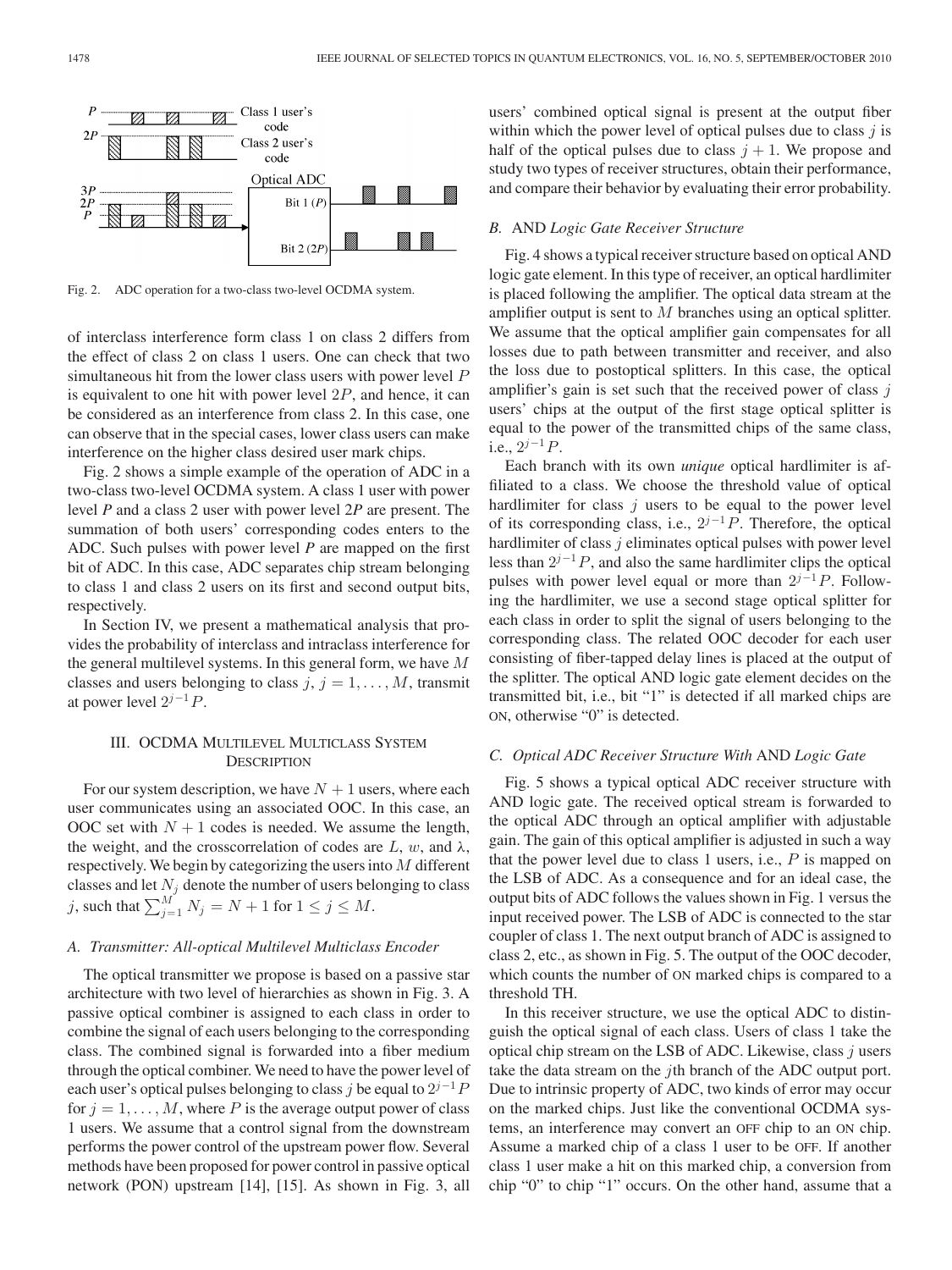

Fig. 3. All-optical transmitter structure for the proposed multilevel multiclass OCDMA system.



Fig. 4. Optical AND logic gate receiver structure for a typical multilevel OCDMA system.



Fig. 5. Optical ADC receiver structure with optical AND logic gate for a typical multilevel OCDMA system.  $R_1$  to  $R_{N+1}$  come from the structure of previous figure.

marked chip of the class 1 user is ON, i.e., its power level is P. If another class 1 user make a hit on this marked chip, i.e., an optical pulse with power level  $P$ , the power level of interfered chip becomes 2P, and according to Fig. 1, the LSB of ADC generates "0" for this chip. In this case, a conversion from chip "1" to chip "0" occurs.

The motivation behind using ADC in the aforementioned receiver structure is in its high ability to reject the power levels belonging to opposite classes. First of all, we note that the  $i$ th output port of ADC does not contain any information on the higher classes, i.e., classes  $j + 1, \ldots, M$ . Therefore, at the output of ADC, there are no interference from the higher classes on lower class users. On the other hand, one can check that no single hit from lower classes can make interference on the higher class users. For instance, at least two simultaneous hit from class  $j - 1$  users on a single marked chip of class j user can cause interference on this marked chip. To improve the error probability, we can use the structure of Fig. 4 in parallel with the ADC structure. We know that in the AND logic gate structure transmitted bit, "1" is detected correctly and only transmitted bit "0" can be affected by MAI. Therefore, in the AND logic gate structure only error conversion from bit "0" to "1" may occur, and consequently,  $R_1$  to  $R_{N+1}$  are never detected "0" erroneously. Regarding this fact, if we perform AND logic between the outcome of the structure of Fig. 4, i.e.,  $R_1$  to  $R_{N+1}$ , and the corresponding outcome of ADC receiver structure, as shown in Fig. 5, the probability of error will not be worsen than the case when a single ADC is in use. However, we can show that it can improve the performance for some especial cases. For example, assume that the transmitted bit of the desired user is "0" and  $w_I$  chips out of w marked chips of desired user are hit by interfering users and TH  $\langle w_I \rangle \langle w_I \rangle$  (we will show that the optimum threshold is around  $w/2$ ). In this case, the ADC receiver decides on "1" erroneously (since  $w_I > TH$ ), but AND logic gate receiver decides on "0" (since  $w_I < w$ ). The outcome of the last AND gate is "0" and that is a correct decision.

# IV. MULTILEVEL, MULTICLASS OCDMA INTERFERENCE ANALYSIS

To obtain the performance of the aforementioned proposed receivers, it is first necessary to study and investigate the interfering signal.

### *A.* AND *Logic Gate Receiver Structure*

In this receiver structure, for each class, we are facing two types of interferences. Assume the desired user is in class  $j$ , then the two types of interferences include interferences from lower classes, i.e., classes  $1, \ldots, j-1$ , and the interferences from the same class and higher classes, i.e., classes  $j, \ldots, M$ . Note that on one hand in the case, where an interfering user from the same class or higher classes hits on the marked chip of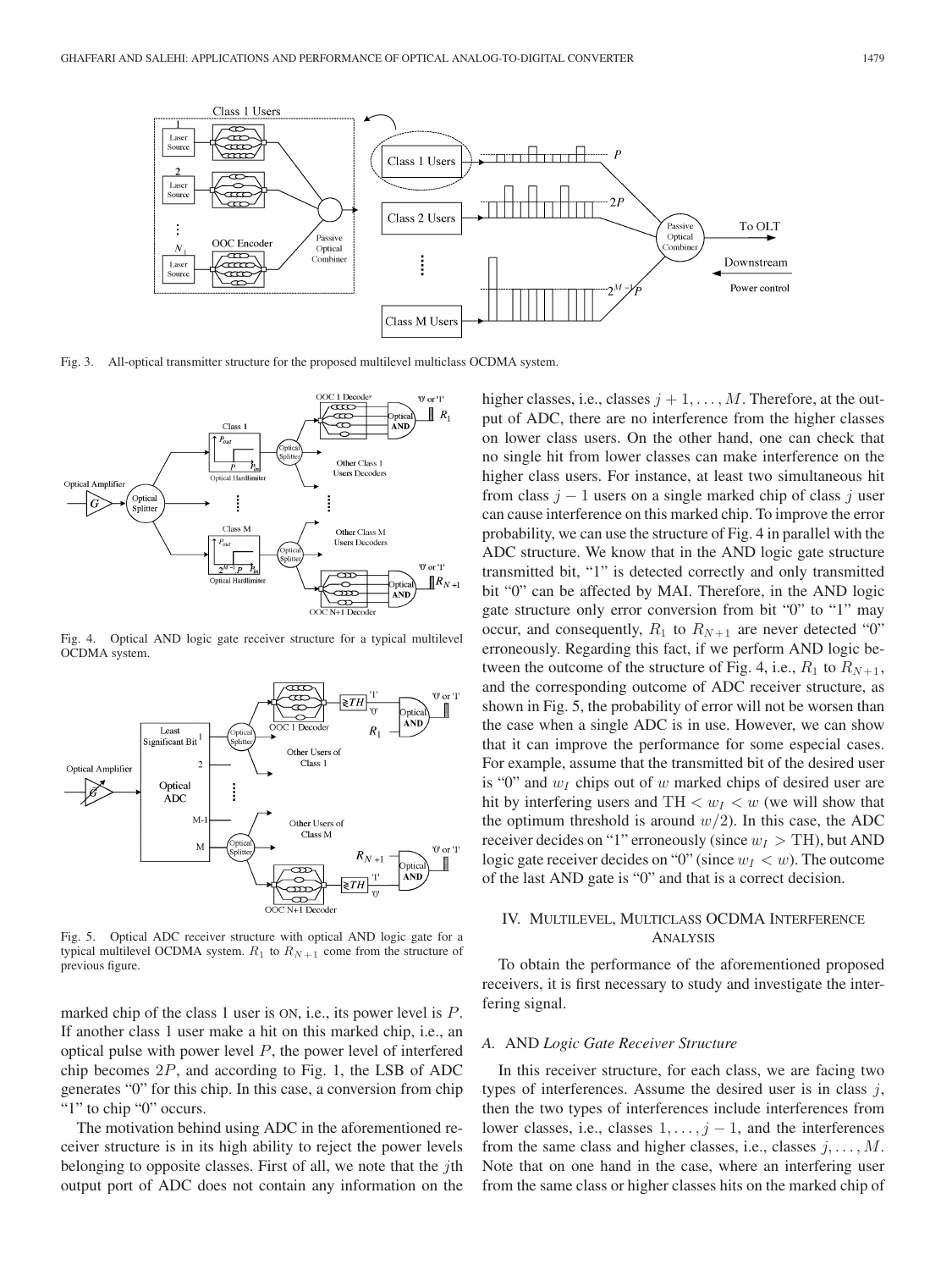

Fig. 6. Jumping model of interference chips from a lower class to higher class.



Fig. 7. Effect of interfering users from class  $j - 1$  on class j receiver.

the desired user, it causes an interference on this marked chip. On the other, at least  $2^m$  chips from the users of class  $j - m$ need to hit simultaneously on the marked chip of a class  $j$  user to cause an interference on this marked chip. As a matter of fact, a combination of hits due to all lower class users can make interference on the higher class user. To simplify the problem, we show the effect of lower classes' interference on the higher classes in Fig. 6, where two hits of class  $j - 1$  users result into a hit in class  $j$ , and similarly, two hits of class  $j$  users can be considered as a hit in class  $j + 1$ .

To obtain an estimation for lower classes' interference, we have shown the transmission of interference between different classes in Fig. 6. To obtain the exact probability of interference in this case could prove to be mathematically tedious and complex. To simplify and overcome mathematical complexity, we present an approximation as follows. A single chip of a class  $j-1$  user with power level  $2^{j-2}P$  is less than the threshold value of class j receiver, i.e.,  $2^{j-1}P$ , as shown in Fig. 7. As a consequence, it gets eliminated as an interference. Therefore, from a class j user point of view, if for example, two class  $j - 1$ users, simultaneously hit a chip position, this chip position can make interference on the class  $j$  users. Therefore mathematically, assuming two users from class  $j - 1$ , the mean number of interfered chips is equal to  $w^2/2L$ . If we intend to consider the worst case scenario, i.e., we assume that each pair of class  $j - 1$  users hit on distinct chips, we can write the mean number of chips that mutually hit upon each other in class  $j - 1$ as  $\binom{n_{j-1}}{2}w^2/2L$ . Without any loss of generality if we assume that users of class  $j - 1$  are synchronous, we can say that in the worst case if we observe the accumulated optical stream deduced from class  $j - 1$  users in a window with length equal to L chips, then  $\binom{n_{j-1}}{2}w^2/2L$  chips are interfered. Thus, on average a higher class user sees  $\binom{n_{j-1}}{2}w^2/2L$  chips in a bit duration from the lower class users. To simplify the analysis, we model the contributed hits from the lower classes by an extra number of users in the same class, i.e.,  $N_{\text{eff}_i}$ . We define  $N_{\text{eff}_i}$ as the effective number of interfering users from class  $j - 1$ on class  $j$ . Since, the code weight is  $w$ , we can approximate  $N_{\text{eff}_i}$  by dividing the number of contributed hits from the lower class on w

$$
N_{\text{eff}_j} = \begin{cases} \frac{w.n_{j-1}(n_{j-1}-1)}{4L}, & j \ge 2 \\ 0, & j = 1 \end{cases} . \tag{3}
$$

As a matter of fact  $N_{\text{eff}}$  users obtained from (3) do not satisfy the OOC codes conditions. However, we will show by simulation results that this approximation does not affect the accuracy of analysis.  $n_i$  in (3) is the accumulate number of interfering users in each class, i.e., the addition of interfering users of class  $j$  itself and the interfering users from the lower classes. In this case, we have

$$
n_j = \begin{cases} N_j + N_{\text{eff}_j}, & j \ge 2\\ N_1, & j = 1 \end{cases}
$$
 (4)

(3) and (4) give us the effective number of lower classes' interference users for each class.

# *B. ADC Structure With* AND *Logic Gate Using Binary Pulse-Position Modulation*

With respect to ADC in Section II, we discussed two types of conversion, namely, ON chip to OFF chip and OFF chip to ON chip, due to intrinsic property of ADC. In analyzing ADC, we may assume bit "1" and bit "0" as the vectors of marked chips. For instance, in OOK signaling bit "0" and "1" can be represented as  $v_0 = (00 \dots 0)$  and  $v_1 = (11 \dots 1)$ , respectively.  $\sum_{w}$  $\sum_{w}$ In this case, the hamming distance between  $v_0$  and  $v_1$  is equal to

w. Therefore,  $[w/2]$  conversion of ON and OFF chips is sufficient to cause an error. In this case, TH in Fig. 5 is set to  $w/2$ . To simplify and also improve the performance, we choose binary pulse-position modulation (BPPM) signaling in which bit "0" and bit "1" can be represented as  $v_0 = (11 \dots 100 \dots 0)$  and  $w$   $w$ 

 $v_1 = (00 \dots 0.11 \dots 1)$ , respectively. The hamming distance of  $w$   $w$  $v_0$  and  $v_1$  in this case is equal to  $2w$ . We set TH in Fig. 5 equal to

 $w$ . Therefore, if there is a type of interference that converts OFF chip to ON chip and *vice versa*, w interferences are sufficient to make an error on the transmitted bit. We call this kind of interference type I interference. Another kind of interference that only make a conversion from chip "0" to chip "1" is called type II interference. This type of interference is similar to the interference in the conventional one-level OCDMA systems. We will show that the higher class's users can only make type II interference on lower class's users.

For our analysis, we consider BPPM signaling. For the receiver structure shown in Fig. 5 and assuming that the transmitted bit is "1", an error occurs on a class  $j$  desired user if: 1) all first  $w$  marked chips of the desired user are hit by chip pulses with power level equal or more than  $2^{j-1}P$ ; and 2) at least w out of  $2w$  marked chips of the desired user are hit by type I interference. Let us begin by a class 1 user as the desired user. One can check that users from all other classes, namely classes  $2, 3, \ldots, M$ , do not cause type I interference on the class 1 desired user. To check this, assume that  $K_i$ ,  $i = 2, 3, \ldots, M$ , users from class  $i$  hit on a marked chip of the desired user. The interference power level then is  $\sum_{i=2}^{M} K_i 2^{i-1} P$ , which is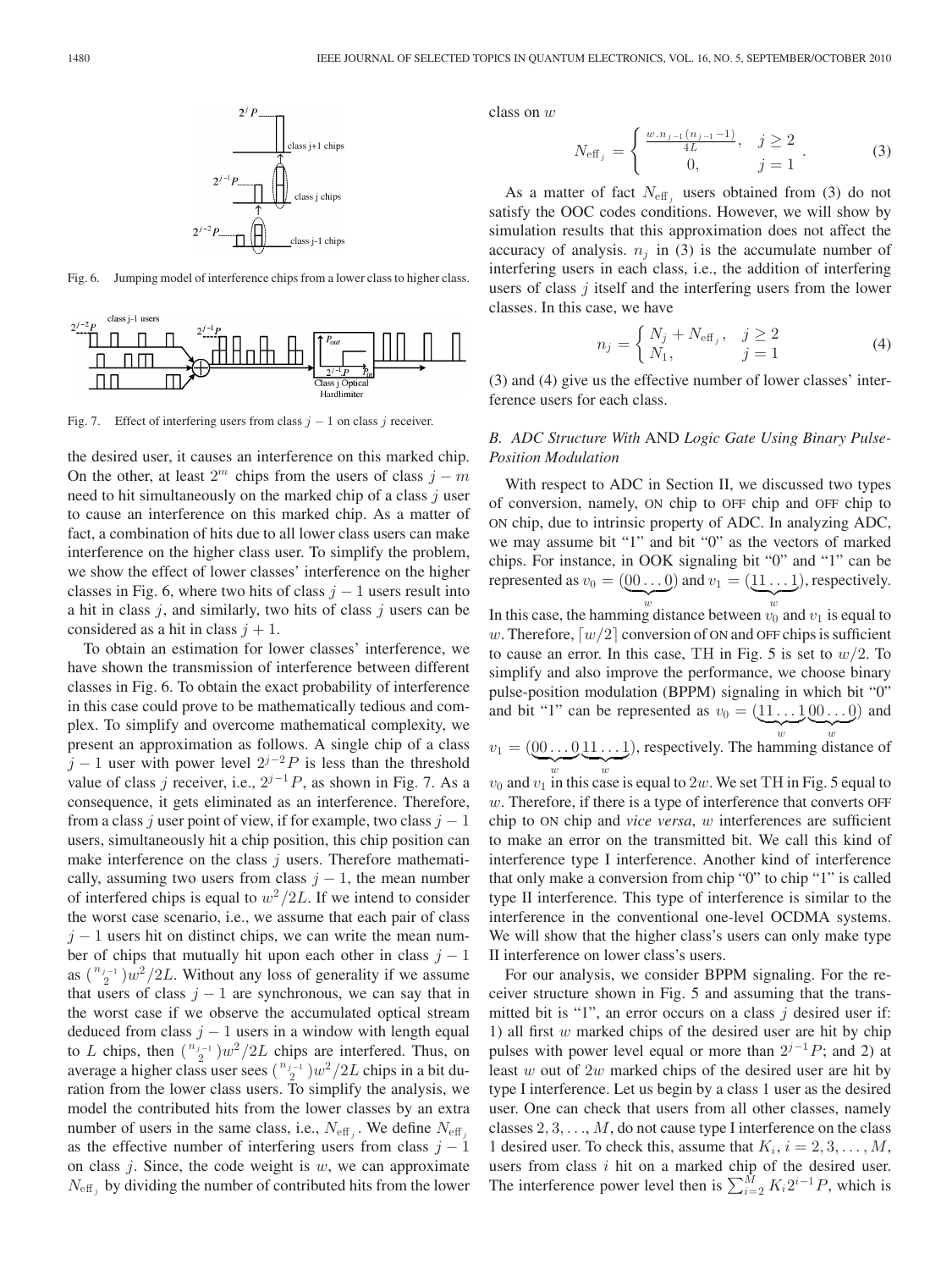always an even multiple of P. Therefore, it could not affect the LSB port of ADC. Now we assume a class  $j$  user. If we denote by  $K_i$ ,  $i = j + 1, \ldots, M$ , the number of interfering users from higher classes then the contributed interference power level is  $\sum_{i=j+1}^{M} K_i 2^{i-1} P = 2^j \sum_{i=j}^{M-1} K_i 2^{i-j} P$  that does not affect jth port of ADC. As a consequence, the users of higher classes cannot make type I interference on class  $j$  users, i.e., the users of classes  $j + 1, \ldots, M$ , cannot cause type I interference on the users of class j.

However, the users of the same class may cause type I interference upon each other. Furthermore, the users of lower classes too, may cause type I interference on a higher class user if their interference takes place in class  $j$  according to the model shown in Figs. 6 and 7. Therefore, by using (3) we can express the number of type I interfering users of class  $j$  as follows:

$$
n_j = N_{\text{eff}_j} + N_j = \frac{wn_{j-1}(n_{j-1} - 1)}{4L} + N_j \tag{5}
$$

with  $N_{\text{eff}_1} = 0$  and  $n_1 = N_1$ . However, all other users belonging to higher classes are potentially type II interfering users. Therefore, the number of type II interfering users is as follows:

$$
n'_{j} = \sum_{i=j+1}^{M} N_{i}.
$$
 (6)

## V. PERFORMANCE ANALYSIS WITH BPPM

We consider BPPM signaling for data transmission. In this case, the data stream sent by user  $k$  in class  $j$  can be written as follows:

$$
s_k^{(j)}(t) = \sum_{i=-\infty}^{+\infty} 2^{j-1} PC_k(t - b_i T_b - 2iT_b)
$$
 (7)

where  $C_k(t)$  is the OOC code assigned to user k with duration  $T_b, b_i \in \{0, 1\}$  is the *i*th information bit. Therefore, each bit duration in BPPM is equal to  $2T_b$  if  $b_i = 0$ , the OOC code is sent in the first  $T_b$  duration and if  $b_i = 1$ , the OOC code is sent in the second  $T_b$  duration. In order to analyze the performance in this case, we only consider multiple access interference, which is the dominant noise in OCDMA systems. This gives us the floor on the error probability or equivalently the maximum achievable performance of the system when OSNR is sufficiently high.

## *A. AND Logic Gate Receiver Structure*

For the performance analysis, we begin by a desired user in class 1. For the bit error rate (BER) evaluation in BPPM signaling, we assume that bit "1" is sent, so an error occurs if all the first  $w$  marked chips are hit by interfering users. The thresholder value is set at  $P$ , therefore, the power level of optical signals due to all classes are equal or greater than the threshold value, hence all users belonging to all  $M$  classes may cause interference on the desired user in class 1. This gives us the probability of error in a conventional one-level OCDMA system with  $N$  interfering users. In Appendix A, we obtain the BER of a conventional OCDMA system with generalized OOC. Therefore, the BER of a class 1 user with an AND logic gate structure can easily be written as follows:

$$
P_{e1} = 1 + \sum_{k=1}^{w} (-1)^k {w \choose k}
$$

$$
\times \left[ 1 + \sum_{l=1}^{\lambda} \sum_{i=l}^{\lambda} (-1)^l {k \choose l} {w-l \choose i-l} p_i \right]^N.
$$
 (8)

Now we assume that the desired user is a class 2 user. The threshold value is set at 2P. Therefore, there are two kinds of interference: 1) the interference caused by the lower class users, i.e., class 1; 2) other users belonging to class  $2, 3, \ldots, M$ . Since the threshold value is set at  $2P$ , at least two class 1 users with power level P need to hit on a marked chip simultaneously in order to make an interference on this chip. However, other classes' users interfere normally on the class 2 users. This scenario is the same as the model studied in [3]. There are  $\sum_{i=2}^{M} N_i = N - N_1$ users in the same interfering class and  $N_1$  users in other interfering classes with a two stages interference cancellation. In general, for users in class j, we have  $\sum_{i=j}^{M} N_i$  users in the same interfering class and  $N_{j-1} + N_{\text{eff}_{j-1}}$  in other classes, where  $N_{\text{eff}}$  is obtained from (3). For such a case, we obtain the BER due to class j users as  $h(\sum_{i=j}^{M} N_i, N_{j-1} + N_{\text{eff}_{j-1}})$  in Appendix B.

## *B. ADC Structure With* AND *Logic Gate*

We assume that the transmitted bit is "1" and the contributed interference on the kth marked chip of the desired user is  $\alpha_k$ . An error occurs if all the first  $w$  marked chips are interfered and at least  $w$  out of  $2w$  marked chips is interfered by type I interference. Now we can write the error probability as follows:

$$
P_{e_j} = \Pr\left[ (\alpha_1 > 0, \dots, \alpha_w > 0 | n_j + n'_j \text{ interfering users}) \right]
$$
\nand (at least  $w$  type I hit by  $n_j$  interfering users)

\n(9)

where  $n_j$  and  $n'_j$  are obtained by (5) and (6), respectively. The error probability can be written as follows:

$$
P_{e_j} = \Pr(\alpha_1 > 0, ..., \alpha_w > 0 | n_j) + w [\Pr(\alpha_1 > 0, ..., \alpha_{w-1} > 0, \alpha_w = 0 | n_j) \text{ and } (\alpha_w > 0 | n'_j)]
$$

$$
+ \binom{w}{2} \Pr[(\alpha_1 > 0, ..., \alpha_{w-2} > 0, \alpha_{w-1} = 0, \alpha_w = 0 | n_j)
$$
and  $(\alpha_{w-1} > 0, \alpha_w > 0 | n'_j)$  and (at least 2 chips  
of  $(\alpha_{w+1}, ..., \alpha_{2w}) > 0 | n_j)] + \cdots$  (10)

We can rewrite the aforementioned equation as follows:

$$
P_{e_j} = \sum_{i=0}^{w} \binom{w}{i} U_i \tag{11}
$$

where

$$
U_i = \Pr\left[ (\alpha_1 > 0, \dots, \alpha_{w-i} > 0, \alpha_{w-i+1} = 0, \dots, \alpha_w = 0 | n_j) \right]
$$
\nand 
$$
(\alpha_{w-i+1} > 0, \dots, \alpha_w > 0 | n'_j) \text{ and}
$$
\n(at least *i* chips of 
$$
(\alpha_{w+1}, \dots, \alpha_{2w}) > 0 | n_j)]. \tag{12}
$$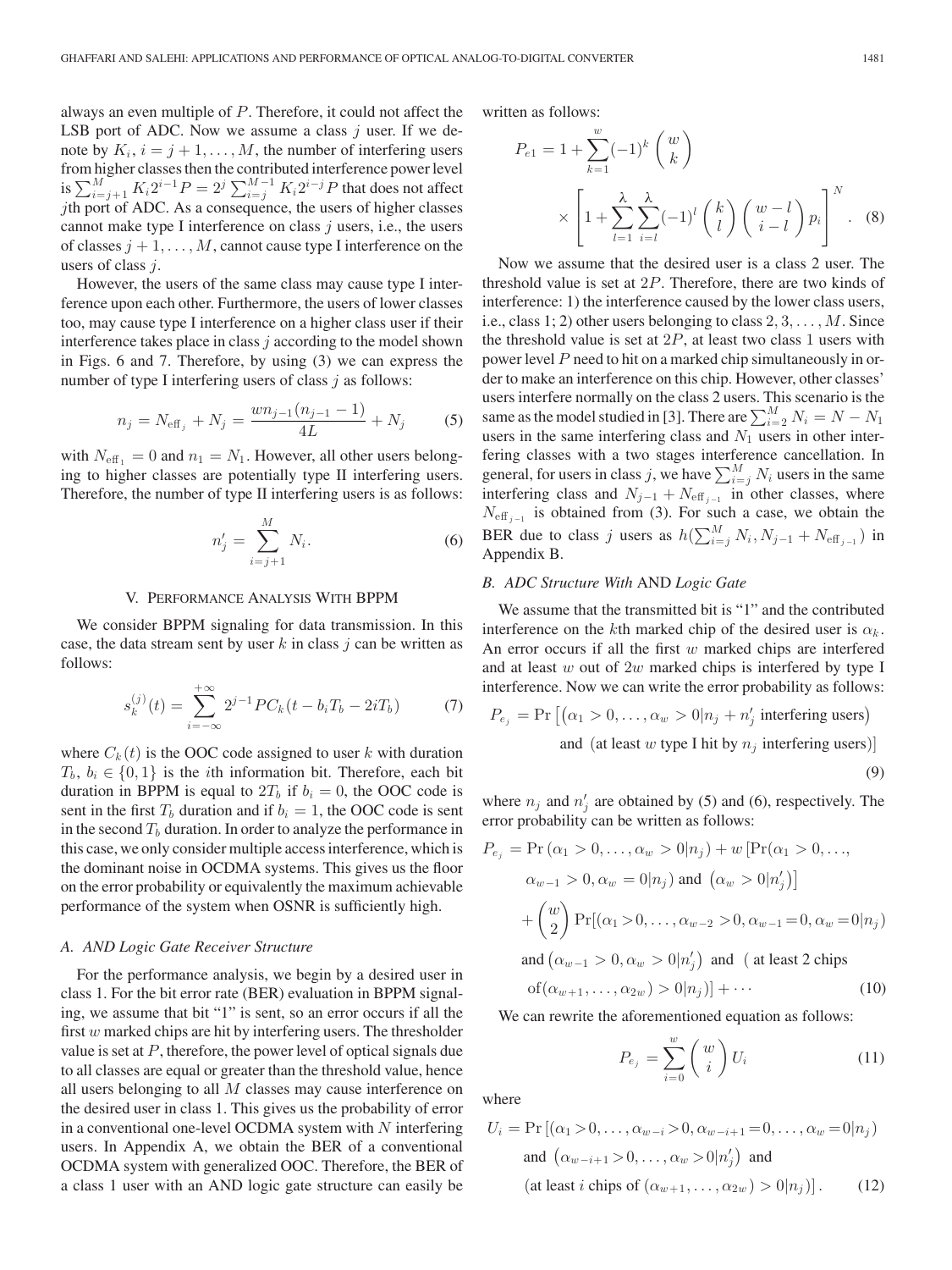$U_i$  can be considered as the multiplication of two independent probabilities

$$
U_i = Q_i \times Q'_i \tag{13}
$$

where

$$
Q_i = \Pr[(\alpha_1 > 0, \dots, \alpha_{w-i} > 0, \alpha_{w-i+1} = 0, \dots, \alpha_w = 0 | n_j)
$$

and (at least *i* chips of 
$$
(\alpha_{w+1}, \dots, \alpha_{2w}) > 0 | n_j)
$$
] (14)

and

$$
Q'_{i} = \Pr\left(\alpha_{w-i+1} > 0, \dots, \alpha_{w} > 0 | n'_{j}\right) \stackrel{\Delta}{=} f_{n'_{j}}(i). \tag{15}
$$

In Appendix C, we obtain  $f_{n'_j}(i)$  as a function of  $n'_j$  and i. We can write  $(14)$  as follows:

$$
Q_i = \sum_{l=0}^{w-i} \binom{w}{i+l} H(l) \tag{16}
$$

where we define  $H(l)$  as follows:

$$
H(l)
$$
  
= Pr [( $\alpha_1 > 0$ ,...,  $\alpha_{w-i} > 0$ ,  $\alpha_{w-i+1} = 0$ ,...,  $\alpha_w = 0$ ,  
 $\alpha_{w+1} > 0$ ,...,  $\alpha_{w+i+l} > 0$ ,  $\alpha_{w+i+l+1} = 0$ ,...,  $\alpha_{2w} = 0$  |  $n_j$ )]  
= 
$$
\sum_{k=0}^{w-l} (-1)^k \binom{w-l}{k} Pr(\alpha_1 > 0, ..., \alpha_{w+l+k} > 0 | n_j)
$$
  
= 
$$
\sum_{k=0}^{w-l} (-1)^k \binom{w-l}{k} f_{n_j}(w+l+k).
$$
 (17)

Using  $(11)$ – $(17)$  we obtain

$$
P_{e_j} = \sum_{i=0}^{w} {w \choose i} f_{n'_j}(i) \sum_{l=0}^{w-i} {w \choose i+l}
$$
  
 
$$
\times \sum_{k=0}^{w-l} (-1)^k {w-l \choose k} f_{n_j}(w+l+k). \tag{18}
$$

## VI. SIMULATION, ANALYTICAL RESULTS, AND DISCUSSIONS

In this section, we obtain the performance of the system for the two aforementioned receiver structures and compare their performance with that of the traditional one-level system. For the numerical results, we consider a multilevel system with four classes, i.e., four power levels or  $M = 4$ . We assume OOC codes with length  $L = 100$ ,  $\lambda = 2$ , and  $w = 8$ . Except the desired user, we consider equal number of users for all the classes, i.e.,  $N_1 = N_2 = \cdots = \tilde{N}_M$  and  $N = \sum_{i=1}^M N_i$ . For the receiver structure without ADC, we use  $(B1)$  to obtain the error probability versus the number of users. We have shown the results in Fig. 8 along with the one-level system result. One can observe that in this case, the error probability due to class 1 users is same as that of one-level system. The reason is that the threshold value for class 1 does not reject the power level of other classes, and consequently, all users from all other classes can be considered as the interfering users such as the one-level systems. On the other hand, the performance of class 2 and class 3 are improved



Fig. 8. Performance of one-level and four-level system with optical AND logic gate structure without ADC.



Fig. 9. Performance of one-level and four-level system with optical ADC structure with AND logic gate.

in relation with one-level system, while the improvement observed in the performance of class 4 users is considerable.

Fig. 9 shows the error probability, analytical, and simulation results, based on the receiver structure with ADC. We observe a considerable improvement in the performance as compared to one-level systems and also the receiver structure without ADC. The performance of class 1 and class 2 users do not differ so much, however the improvement of class 4 users is considerable. One can see from the figure that when the number of interfering users is less than 16 the MAI is canceled. When we have an OOC code with weight w, crosscorrelation coefficient  $\lambda$  and number of users  $N + 1$ , if  $N \times \lambda < w$ , then we have no MAI, since each interfering user may cause interference on  $\lambda$  marked chips of the desired user in the worst case. In the proposed multiclass system for class 1 if we have  $N_1 < 4$ , then with the selected code parameters, i.e.,  $w = 8$  and  $\lambda = 2$ , the aforementioned condition is satisfied for the users in class 1. Since other users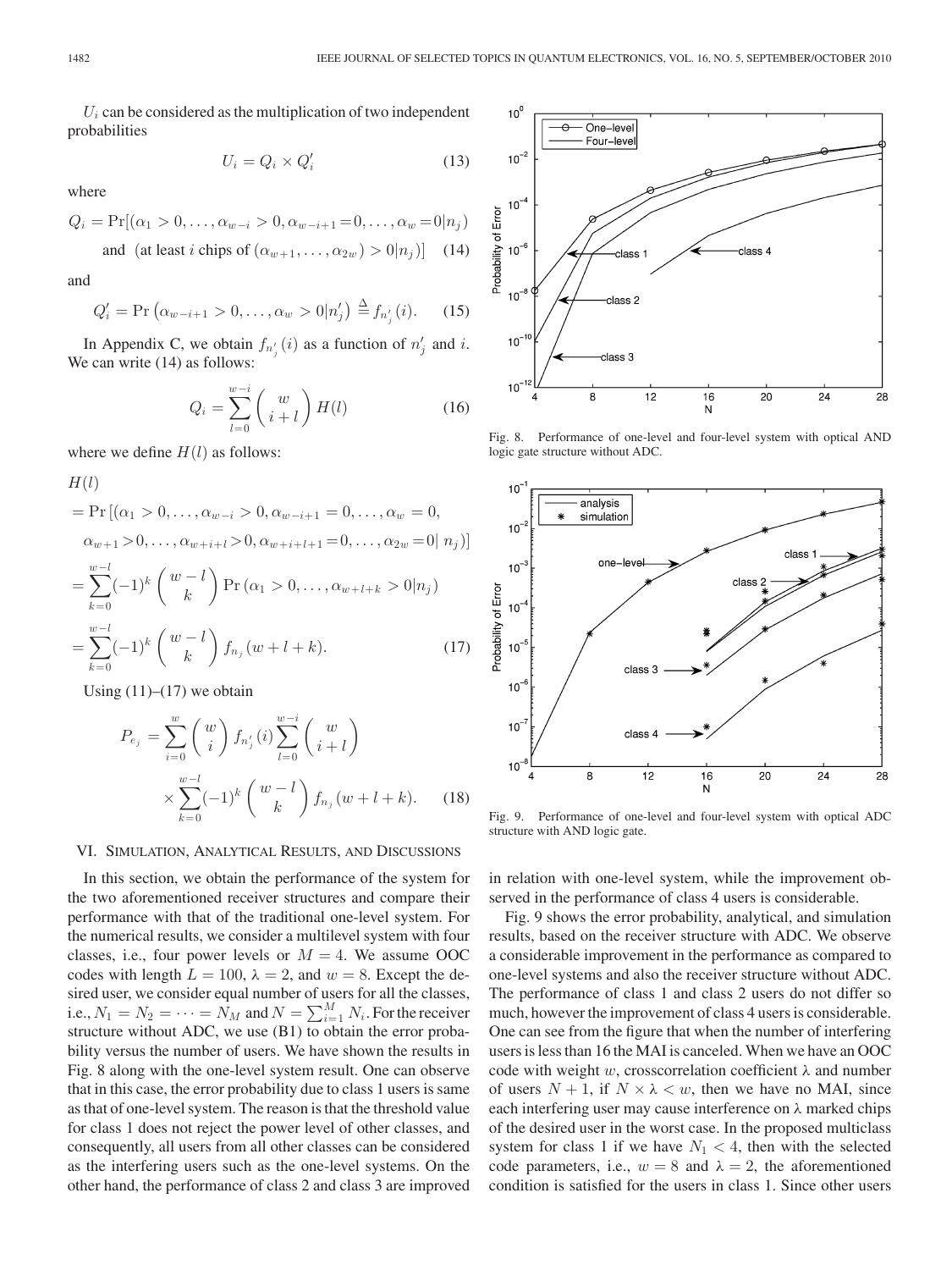

Fig. 10. Maximum allowable number of users for one-level and multilevel systems.

from the higher classes cannot make interference on the class 1 users with ADC structure, then the MAI is fully canceled. This condition can be checked for other classes considering the interference probability from higher and lower classes.

Different classes are granted different QoS by the means of error probability when the users are distributed uniformly in all classes as we observed in the results. There is another method in investigating the performance of the proposed multilevel system. We may consider that all users are distributed in M classes in such a way that the error probability belonging to all classes does not exceed a target BER. Evidently in this case, the distribution of users in different classes is not uniform and one can easily check that the number of users belonging to higher classes is more than the number of users in the lower classes. For this method, we only consider the structure with ADC, we obtain the results for the cases  $M = 2$ ,  $M = 3$ , and  $M = 4$ , and compare their performance to the one-level system. In Fig. 10, we have obtained the maximum allowable number of users for different values of M versus the target BER. Some parameters are the same as previous figures, e.g., code parameters are  $L = 100$ and  $\lambda = 2$ . However, we obtain the optimum value of the code weight  $w = w_{\text{opt}}$ , according to the number of users and the Johnson bound [6]. The allowable number of users increases proportionally to the increase of number of classes as observed from Fig. 10.

# VII. CONCLUSION

A novel multilevel multiclass OCDMA system based on alloptical processing is proposed in this paper. We suggest to distribute the users of an OCDMA network in M classes. An OOC code set with general crosscorrelation coefficient ( $\lambda \geq 1$ ) is used as the signature sequence. We introduced a new transmitter structure in which if the power level of optical pulses due to class 1 users is equal to  $P$ , then the power level of optical pulses according to class j be equal to  $2^{j-1}P$ . We proposed the proper structure to construct the desired transmitter. At the receiver end, we study the well-known AND logic gate structure and we obtain its performance for the proposed system. Also we introduce a new receiver structure based on optical ADC and AND logic gate structure. We show that this receiver structure improves the system performance considerably, using the properties of optical ADC to reject the power level of opposite classes, and hence, mitigating the MAI. We obtain the system performance in two cases, 1) users are distributed uniformly in M classes, but the error probability is not symmetric; and 2) users are distributed not uniformly in  $M$  classes, but the error probability of different classes are the same. For the first case, the results BER versus number of users, show a great improvement in the system performance especially in the region that MAI is perfectly canceled. However, results of the second case indicates that the capacity of the network increases proportionally to the number of power levels or number of classes when the error probability due to each user does not exceed a predefined BER target.

## APPENDIX A

In this appendix, we obtain the error probability due to the conventional one-level BPPM OCDMA system with generalized OOC. We denote by  $L, \lambda, w$ , and N, the code length, code weight, cross-correlation coefficient, and the number of interfering users, respectively. The probability of error caused by MAI is obtained as follows:

$$
P_e = \frac{1}{2} \Pr\left(\text{error}|1\right) + \frac{1}{2} \Pr\left(\text{error}|0\right).
$$

For a BPPM system, the two probabilities on the right hand side of the aforementioned equation are the same. Therefore, considering only the MAI effect and if we show the number of interference on the *i*th marked chip of the desired OOC by  $\alpha_i$ the probability of error is obtained as follows [9]:

$$
P_e = \Pr(\text{error}|1) = \Pr(\alpha_1 > 0, \alpha_2 > 0, \dots, \alpha_w > 0)
$$
\n
$$
= 1 + \sum_{k=1}^w (-1)^k \binom{w}{k} \Pr(\alpha_1 = \alpha_2 = \dots = \alpha_k = 0). \text{ (A1)}
$$

We denote by  $p_1, p_2, \ldots$ , and  $p_\lambda$ ,  $\lambda$  probabilities with definition as  $p_i$  is the probability that one interfering user hits on exactly i specified chip pulse positions of the desired user's OOC. In an OOK and BPPM OCDMA system, the following relation is valid for the interference probabilities [9]:

$$
\sum_{k=1}^{\lambda} k \begin{pmatrix} w \\ k \end{pmatrix} p_k = \frac{w^2}{2L}.
$$
 (A2)

With the aforementioned definition, the  $\lambda$  events that are related to  $p_1, p_2, \ldots$ , and  $p_\lambda$  are disjoint. Furthermore, all N interfering users are independent, and hence, we can write as follows:

$$
\Pr\left(\alpha_{1}=\alpha_{2}=\cdots=\alpha_{k}=0\right)=\left[1+\sum_{l=1}^{\lambda}(-1)^{l}\binom{k}{l}\rho_{l}\right]^{N}
$$
\n(A3)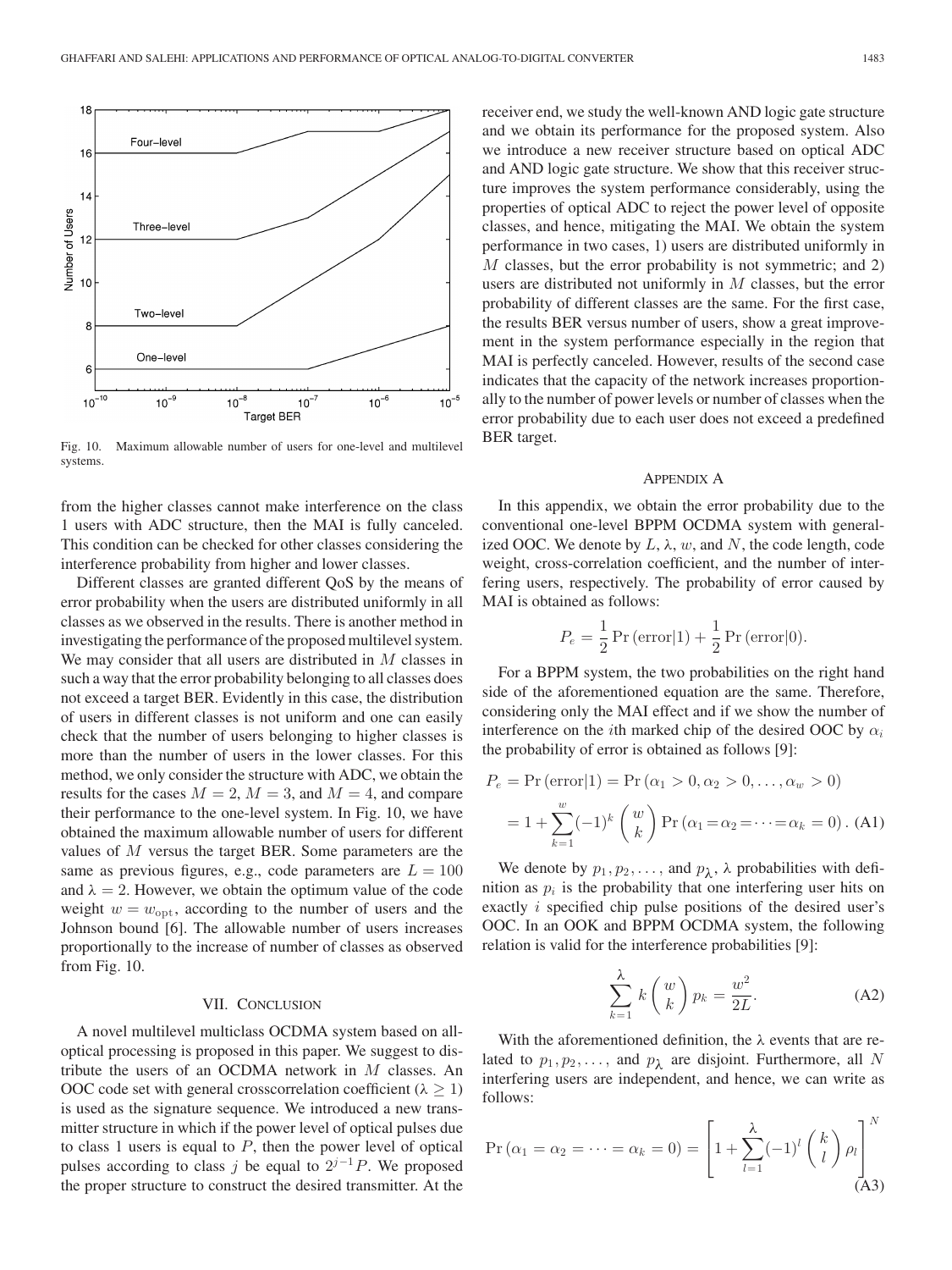where we have defined

 $\rho_l$  = Pr ( $\alpha_1$  = ··· =  $\alpha_l$  = 1| one interfering user)

$$
= p_l + \begin{pmatrix} w - l \\ 1 \end{pmatrix} p_{l+1} + \dots + \begin{pmatrix} w - l \\ \lambda - l \end{pmatrix} p_{\lambda} = \sum_{i=l}^{\lambda} \begin{pmatrix} w - l \\ i - l \end{pmatrix} p_i.
$$
\n(A4)

Substituting  $(A4)$  in  $(A3)$  and using  $(A2)$ , we can rewrite  $(A1)$ as follows:

$$
P_e = 1 + \sum_{k=1}^{w} (-1)^k \binom{w}{k}
$$

$$
\times \left[ 1 + \sum_{l=1}^{\lambda} \sum_{i=l}^{\lambda} (-1)^l \binom{k}{l} \binom{w-l}{i-l} p_i \right]^N .
$$
 (A5)

#### APPENDIX B

In this appendix, we obtain the error probability expressions due to the multilevel OCDMA system with AND logic gate receiver structure. The model we consider in this paper follows the multilevel signaling with two stage of interference canceling noted in [3]. We consider there are  $N<sub>s</sub>$  users in the same interfering class and  $N<sub>o</sub>$  users in the different interfering class. In this case, the probability of error is as follows:

$$
h(N_s, N_o) = \sum_{i=0}^{w} {w \choose i}
$$
  
\n
$$
\times \left\{ \sum_{m=0}^{w-i} (-1)^m {w-i \choose m} \left[ 1 + \sum_{l=1}^{\lambda} (-1)^l {i+m \choose l} \rho_l \right]^{N_s} \right\}
$$
  
\n
$$
\times \left\{ 1 + \sum_{k=1}^{2i} (-1)^k {2i \choose k} \left[ 1 + \sum_{l=1}^{\lambda} (-1)^l {k \choose l} \rho'_l(i) \right]^{N_o} \right\}
$$
(B1)

where  $\rho_l$  is obtained from (A.4) and  $\rho'_l(i)$  is as follows:

$$
\rho'_l(i) = \sum_{j=l}^{\lambda} \begin{pmatrix} w - l \\ j - l \end{pmatrix} p'_j(w, w')
$$
 (B2)

where  $p'_{j}(w, w')$  is the probability that a code with weight w hit j specified chips of a code with weight  $w'$  in the case that the maximum cross-correlation value is  $\lambda$ , so we have

$$
\sum_{k=1}^{\lambda} k \begin{pmatrix} w' \\ k \end{pmatrix} p'_k(w, w') = \frac{w'w}{2L}.
$$
 (B3)

For a two-stage receiver structure  $w' = 2i$ .

## APPENDIX C

In this appendix, we derive  $f_n(i) \stackrel{\Delta}{=} \Pr(\alpha_1 > 0,$  $\ldots, \alpha_i > 0$ |*n* interfering users). Each interfering user may cause interference at  $\lambda$  marked chips; therefore, it is evident that if  $n \times \lambda < i$ , then  $f_n(i)=0$ . On the other hand, if  $n \times \lambda \geq i$ we have

$$
f_n(i) = 1 - i \times \Pr(\alpha_1 = 0) + {i \choose 2} \times \Pr(\alpha_1 = 0, \alpha_2 = 0) - \cdots
$$

$$
= 1 + \sum_{k=1}^{i} (-1)^k {i \choose k} \Pr(\alpha_1 = 0, \dots, \alpha_k = 0)
$$
(C1)

using (A3) we obtain

$$
f_n(i) = 1 + \sum_{k=1}^i (-1)^k {i \choose k} \left[ 1 + \sum_{l=1}^\lambda (-1)^l {k \choose l} \rho_l \right]^n n \times \lambda \ge i
$$
  

$$
f_n(i) = 0 \qquad n \times \lambda < i.
$$
 (C2)

**REFERENCES** 

- [1] J. A. Salehi, "Emerging OCDMA communication systems and data networks [Invited]," *J. Opt. Netw.*, vol. 6, no. 9, pp. 1138–1178, Sep. 2007.
- [2] J. Ratnam, "Optical CDMA in broadband communication-scope and applications," *J. Opt. Commun.*, vol. 23, pp. 11–21, 2002.
- [3] B. M. Ghaffari and J. A. Salehi, "Multiclass, multistage, and multilevel fiber-optic CDMA signaling techniques based on advanced binary optical logic gate elements," *IEEE Trans. Commun.*, vol. 57, no. 5, pp. 1424– 1432, May 2009.
- [4] H. Yashima and T. Kobayashi, "Optical CDMA with time hopping and power control for multirate networks," *J. Lightw. Technol.*, vol. 21, no. 3, pp. 695–702, Mar. 2003.
- [5] T. Miyazawa and I. Sasase, "Enhancement of tolerance to MAIs by the synergistic effect between M-ary PAM and the chip-level receiver for optical CDMA systems," *J. Lightw. Technol.*, vol. 24, no. 2, pp. 658–666, Feb. 2006.
- [6] J. A. Salehi, "Code division multiple-access techniques in optical fiber networks. Part I: Fundamental principles," *IEEE Trans. Commun.*, vol. 37, no. 8, pp. 824–833, Aug. 1989.
- [7] J. A. Salehi and C. A. Brackett, "Code division multiple-access techniques in optical fiber networks. Part II: System performance analysis," *IEEE Trans. Commun.*, vol. 37, no. 8, pp. 834–842, Aug. 1989.
- [8] H. M. H. Shalaby, "Chip level detection in optical code division multiple access," *J. Lightw. Technol.*, vol. 16, no. 6, pp. 1077–1087, Jun. 1998.
- [9] S. Mashhadi and J. A. Salehi, "Code division multiple-access techniques in optical fiber networks. Part III: Optical AND gate receiver structure with generalized optical orthogonal codes," *IEEE Trans. Commun.*, vol. 45, no. 8, pp. 1457–1468, Aug. 2006.
- [10] H. F. Taylor, "Optical analog-to-digital converter design and analysis," *IEEE J. Quantum Electron.*, vol. 15, no. 4, pp. 210–216, Apr. 1979.
- [11] A. Sawchuk and T. C. Strand, "Digital optical computing," *Proc. IEEE*, vol. 72, no. 7, pp. 758–779, Jul. 1984.
- [12] B. Jalali and Y. M. Xie, "Optical folding-flash analog-to-digital converter with analog encoding," *Opt. Lett.*, vol. 20, pp. 1901–1903, 1995.
- [13] L. Brzozowski and E. H. Sargent, "All-optical analog-to-digital converters, hard limiters and logic gates," *J. Lightw. Technol.*, vol. 19, no. 1, pp. 114– 119, Jan. 2001.
- [14] Y. Park, C. Lim, and I. Jung, "ONU power equalization of ethernet PON systems," *IEEE Photon. Technol. Lett.*, vol. 16, no. 8, pp. 1984–1986, Aug. 2004.
- [15] D. Verhulst, J. Bauwelinck, Y. Martens, X.-Z. Qiu, and J. Vandewege, "A fast and intelligent automatic power control for a GPON burst-mode optical transmitter," *IEEE Photon. Technol. Lett.*, vol. 17, no. 11, pp. 2439– 2441, Nov. 2005.